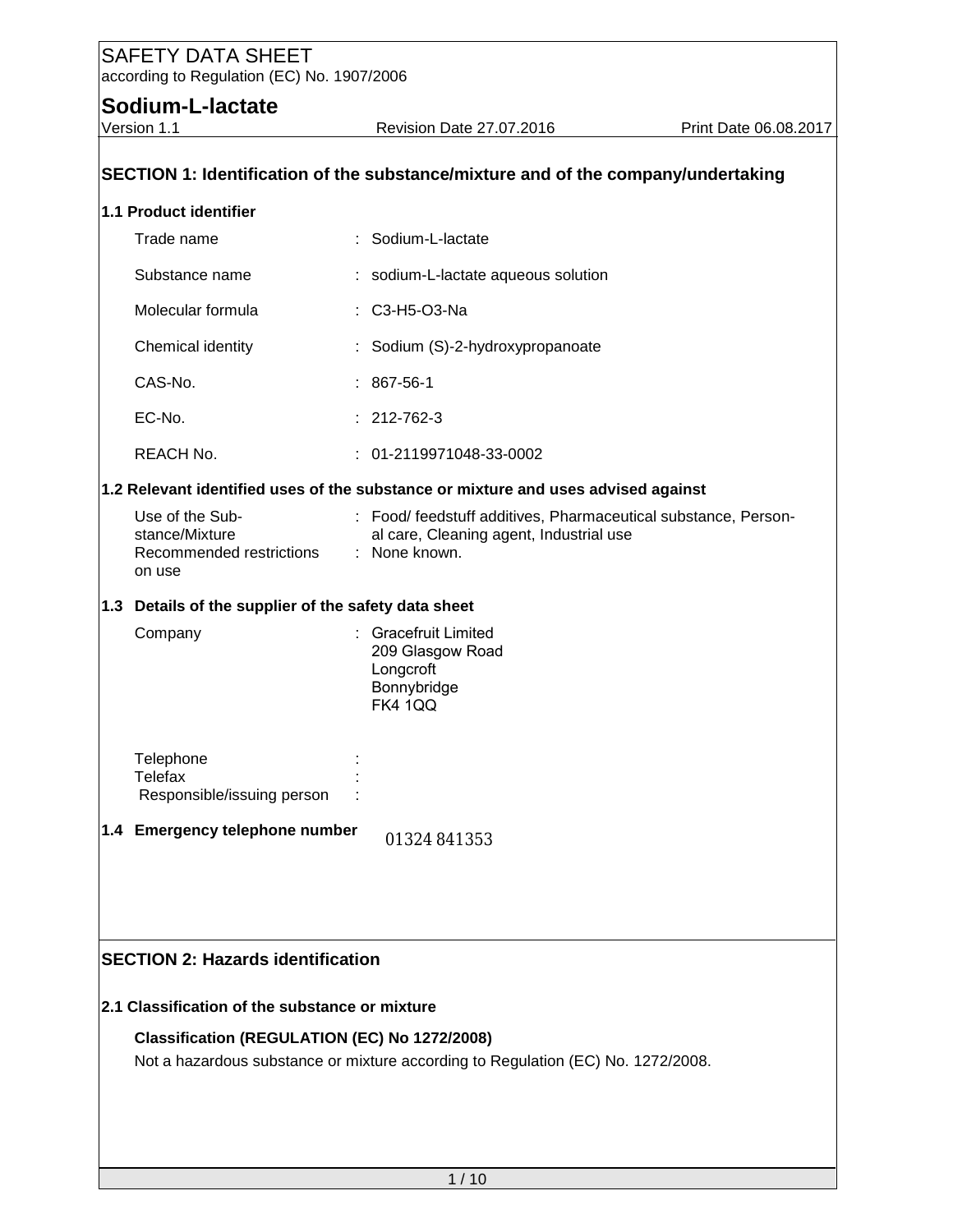| <b>SAFETY DATA SHEET</b><br>according to Regulation (EC) No. 1907/2006 |                                                                                                                                         |                                                                 |                      |  |
|------------------------------------------------------------------------|-----------------------------------------------------------------------------------------------------------------------------------------|-----------------------------------------------------------------|----------------------|--|
| Sodium-L-lactate                                                       |                                                                                                                                         |                                                                 |                      |  |
| Version 1.1                                                            | Revision Date 27.07.2016                                                                                                                | Print Date 06.08.2017                                           |                      |  |
| 2.2 Label elements                                                     |                                                                                                                                         |                                                                 |                      |  |
| Labelling (REGULATION (EC) No 1272/2008)<br>laws.                      | The product does not need to be labelled in accordance with EC directives or respective national                                        |                                                                 |                      |  |
| 2.3 Other hazards<br>None known.                                       |                                                                                                                                         |                                                                 |                      |  |
| 3.2 Mixtures                                                           | <b>SECTION 3: Composition/information on ingredients</b>                                                                                |                                                                 |                      |  |
| Chemical nature                                                        | : Aqueous solution                                                                                                                      |                                                                 |                      |  |
| Chemical name                                                          | CAS-No.<br>EC-No.<br>REACH No.                                                                                                          | Classification<br>(REGULATION (EC) No<br>1272/2008)             | Concentration<br>[%] |  |
| Non-hazardous ingredients :                                            |                                                                                                                                         |                                                                 |                      |  |
| Sodium-L-lactate                                                       | 867-56-1<br>212-762-3<br>01-2119971048-33                                                                                               |                                                                 | 60                   |  |
| <b>H2O</b>                                                             | 7732-18-5<br>231-791-2<br>REACH - Annex IV -<br>Exemptions                                                                              |                                                                 | 40                   |  |
| <b>SECTION 4: First aid measures</b>                                   |                                                                                                                                         |                                                                 |                      |  |
| 4.1 Description of first aid measures                                  |                                                                                                                                         |                                                                 |                      |  |
| General advice                                                         | If you feel unwell, seek medical advice (show the label where<br>possible).<br>Show this safety data sheet to the doctor in attendance. |                                                                 |                      |  |
| If inhaled                                                             | If breathed in, move person into fresh air.                                                                                             |                                                                 |                      |  |
| In case of skin contact                                                |                                                                                                                                         | : Immediately flush skin with large amounts of water.           |                      |  |
| In case of eye contact                                                 | : If easy to do, remove contact lens, if worn.<br>of water and seek medical advice.                                                     | In the case of contact with eyes, rinse immediately with plenty |                      |  |
| If swallowed                                                           | If swallowed, DO NOT induce vomiting.<br>If symptoms persist, call a physician.<br>Rinse mouth with water.                              |                                                                 |                      |  |
| 4.2 Most important symptoms and effects, both acute and delayed        |                                                                                                                                         |                                                                 |                      |  |
| Symptoms                                                               | No information available.                                                                                                               |                                                                 |                      |  |
| <b>Risks</b>                                                           | None known.                                                                                                                             |                                                                 |                      |  |
|                                                                        | 2/10                                                                                                                                    |                                                                 |                      |  |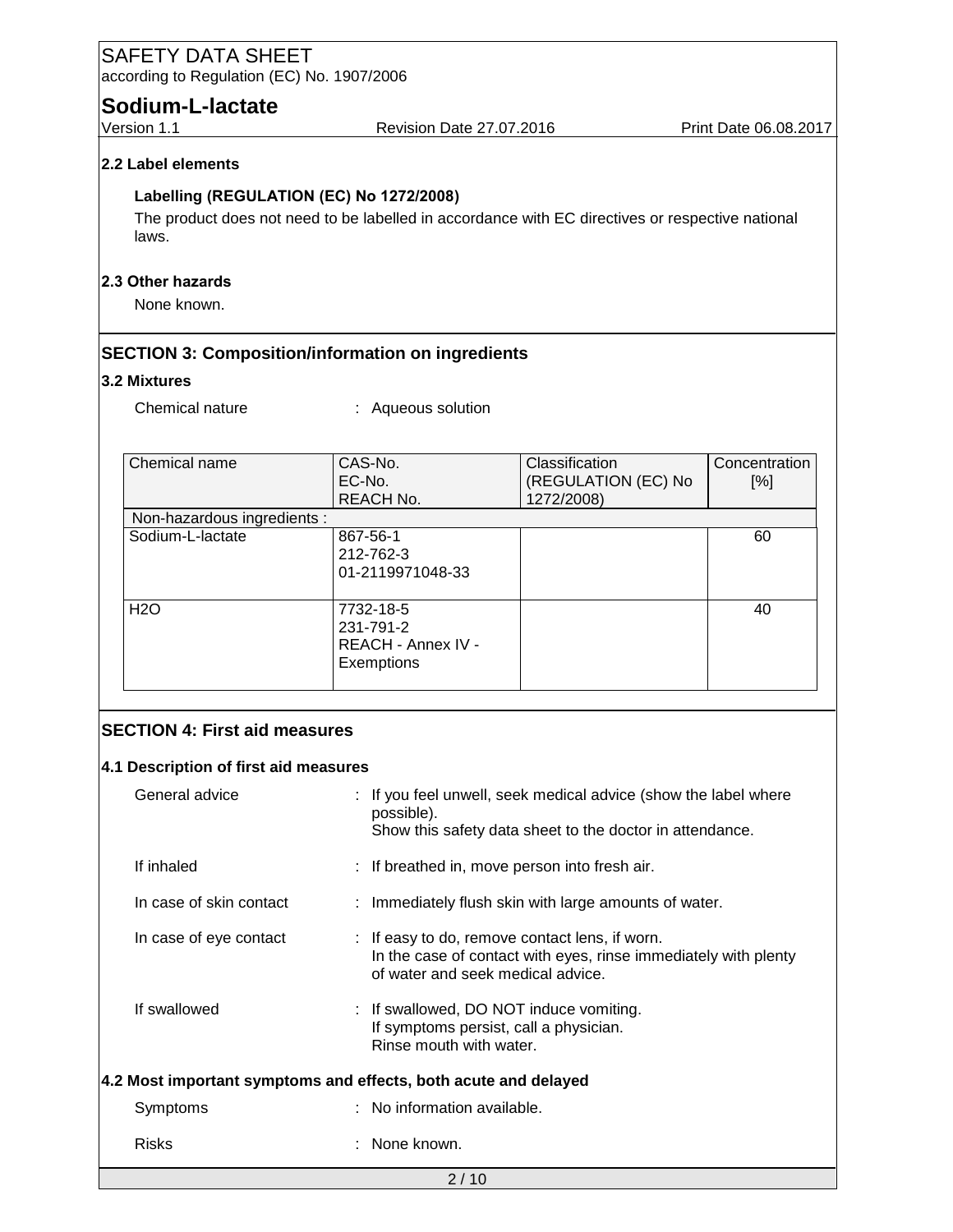| <b>SAFETY DATA SHEET</b><br>according to Regulation (EC) No. 1907/2006 |                                                                                                                          |  |  |  |  |
|------------------------------------------------------------------------|--------------------------------------------------------------------------------------------------------------------------|--|--|--|--|
| Sodium-L-lactate                                                       |                                                                                                                          |  |  |  |  |
| Version 1.1                                                            | Revision Date 27.07.2016<br>Print Date 06.08.2017                                                                        |  |  |  |  |
|                                                                        |                                                                                                                          |  |  |  |  |
|                                                                        | 4.3 Indication of any immediate medical attention and special treatment needed                                           |  |  |  |  |
| Treatment                                                              | Treat symptomatically.                                                                                                   |  |  |  |  |
|                                                                        |                                                                                                                          |  |  |  |  |
|                                                                        |                                                                                                                          |  |  |  |  |
| <b>SECTION 5: Firefighting measures</b>                                |                                                                                                                          |  |  |  |  |
| 5.1 Extinguishing media                                                |                                                                                                                          |  |  |  |  |
| Suitable extinguishing media                                           | : Water spray                                                                                                            |  |  |  |  |
|                                                                        | Dry powder                                                                                                               |  |  |  |  |
|                                                                        | Foam<br>Carbon dioxide (CO2)                                                                                             |  |  |  |  |
|                                                                        |                                                                                                                          |  |  |  |  |
|                                                                        | 5.2 Special hazards arising from the substance or mixture                                                                |  |  |  |  |
| Specific hazards during fire-<br>fighting                              | : Do not use a solid water stream as it may scatter and spread<br>fire.                                                  |  |  |  |  |
|                                                                        | Exposure to decomposition products may be a hazard to                                                                    |  |  |  |  |
|                                                                        | health.                                                                                                                  |  |  |  |  |
| 5.3 Advice for firefighters                                            |                                                                                                                          |  |  |  |  |
| Special protective equipment                                           | : Wear self-contained breathing apparatus for firefighting if nec-                                                       |  |  |  |  |
| for firefighters                                                       | essary. Use personal protective equipment.                                                                               |  |  |  |  |
| Further information                                                    | : Standard procedure for chemical fires.                                                                                 |  |  |  |  |
|                                                                        | Use extinguishing measures that are appropriate to local cir-                                                            |  |  |  |  |
|                                                                        | cumstances and the surrounding environment.<br>In the event of fire and/or explosion do not breathe fumes.               |  |  |  |  |
|                                                                        | Use water spray to cool unopened containers.                                                                             |  |  |  |  |
|                                                                        |                                                                                                                          |  |  |  |  |
| <b>SECTION 6: Accidental release measures</b>                          |                                                                                                                          |  |  |  |  |
|                                                                        |                                                                                                                          |  |  |  |  |
|                                                                        | 6.1 Personal precautions, protective equipment and emergency procedures                                                  |  |  |  |  |
| Personal precautions                                                   | : Refer to protective measures listed in sections 7 and 8.<br>Ensure adequate ventilation, especially in confined areas. |  |  |  |  |
|                                                                        | Avoid inhalation of vapour or mist.                                                                                      |  |  |  |  |
| 6.2 Environmental precautions                                          |                                                                                                                          |  |  |  |  |
| Environmental precautions                                              | : Prevent further leakage or spillage if safe to do so.                                                                  |  |  |  |  |
|                                                                        |                                                                                                                          |  |  |  |  |
|                                                                        | 6.3 Methods and material for containment and cleaning up                                                                 |  |  |  |  |
| Methods for cleaning up                                                | : Soak up with inert absorbent material (e.g. sand, silica gel,<br>acid binder, universal binder, sawdust).              |  |  |  |  |
|                                                                        | Keep in suitable, closed containers for disposal.                                                                        |  |  |  |  |
|                                                                        | Clean contaminated surface thoroughly.                                                                                   |  |  |  |  |
| 6.4 Reference to other sections                                        |                                                                                                                          |  |  |  |  |
|                                                                        | For personal protection see section 8., For disposal considerations see section 13.                                      |  |  |  |  |
|                                                                        |                                                                                                                          |  |  |  |  |
|                                                                        | 3/10                                                                                                                     |  |  |  |  |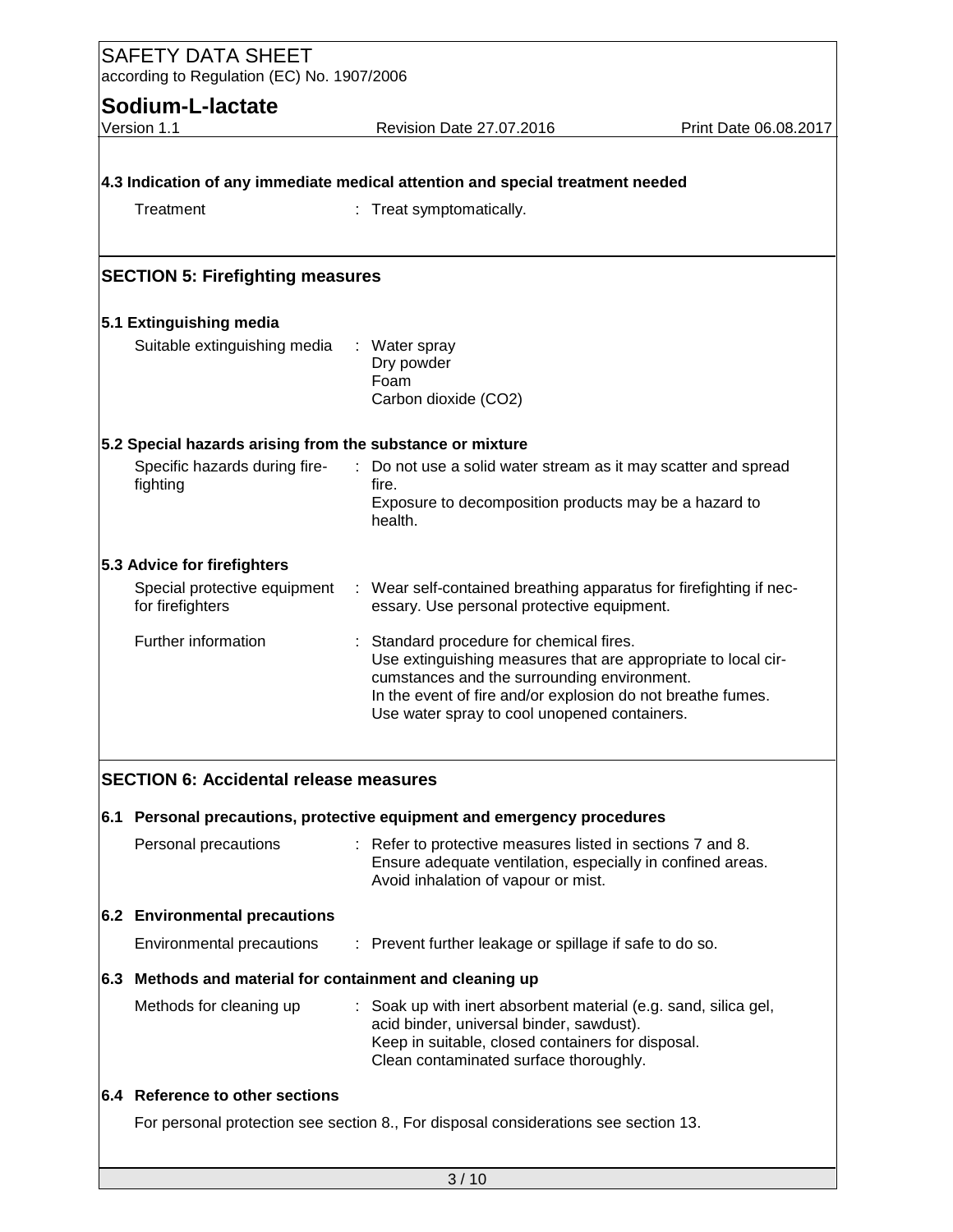# **Sodium-L-lactate**<br>Version 1.1

Revision Date 27.07.2016 Print Date 06.08.2017

| <b>SECTION 7: Handling and storage</b>                                                                     |                                                                                                                                                                                                                                                                                                                                                         |
|------------------------------------------------------------------------------------------------------------|---------------------------------------------------------------------------------------------------------------------------------------------------------------------------------------------------------------------------------------------------------------------------------------------------------------------------------------------------------|
| 7.1 Precautions for safe handling                                                                          |                                                                                                                                                                                                                                                                                                                                                         |
| Advice on safe handling                                                                                    | For personal protection see section 8.<br>Do not breathe vapours or spray mist.<br>Avoid contact with skin and eyes.                                                                                                                                                                                                                                    |
| Advice on protection against<br>fire and explosion                                                         | : Normal measures for preventive fire protection.                                                                                                                                                                                                                                                                                                       |
| Hygiene measures                                                                                           | Handle in accordance with good industrial hygiene and safety<br>practice.<br>General industrial hygiene practice.<br>Avoid breathing vapours, mist or gas.<br>Avoid contact with skin, eyes and clothing.<br>When using do not eat, drink or smoke.<br>Wash hands before breaks and at the end of workday.<br>Wash contaminated clothing before re-use. |
| Dust explosion class                                                                                       | : Not applicable                                                                                                                                                                                                                                                                                                                                        |
| 7.2 Conditions for safe storage, including any incompatibilities                                           |                                                                                                                                                                                                                                                                                                                                                         |
| Requirements for storage<br>areas and containers                                                           | : Store at room temperature in the original container.                                                                                                                                                                                                                                                                                                  |
| Other data                                                                                                 | No decomposition if stored and applied as directed.                                                                                                                                                                                                                                                                                                     |
| 7.3 Specific end use(s)                                                                                    |                                                                                                                                                                                                                                                                                                                                                         |
| Specific use(s)                                                                                            | : none                                                                                                                                                                                                                                                                                                                                                  |
| <b>SECTION 8: Exposure controls/personal protection</b><br>8.1 Control parameters<br>8.2 Exposure controls | Contains no substances with occupational exposure limit values.                                                                                                                                                                                                                                                                                         |
| <b>Engineering measures</b><br>Provide adequate ventilation.                                               |                                                                                                                                                                                                                                                                                                                                                         |
| Personal protective equipment                                                                              |                                                                                                                                                                                                                                                                                                                                                         |
| Eye protection                                                                                             | : In case of splash hazard, please wear protective goggles.<br>Ensure that eyewash stations and safety showers are close to<br>the workstation location.                                                                                                                                                                                                |
| Hand protection<br><b>Remarks</b>                                                                          | Choose gloves to protect hands against chemicals depending<br>on the concentration and quantity of the hazardous substance<br>and specific to place of work.<br>For special applications, we recommend clarifying the re-                                                                                                                               |
|                                                                                                            | 4/10                                                                                                                                                                                                                                                                                                                                                    |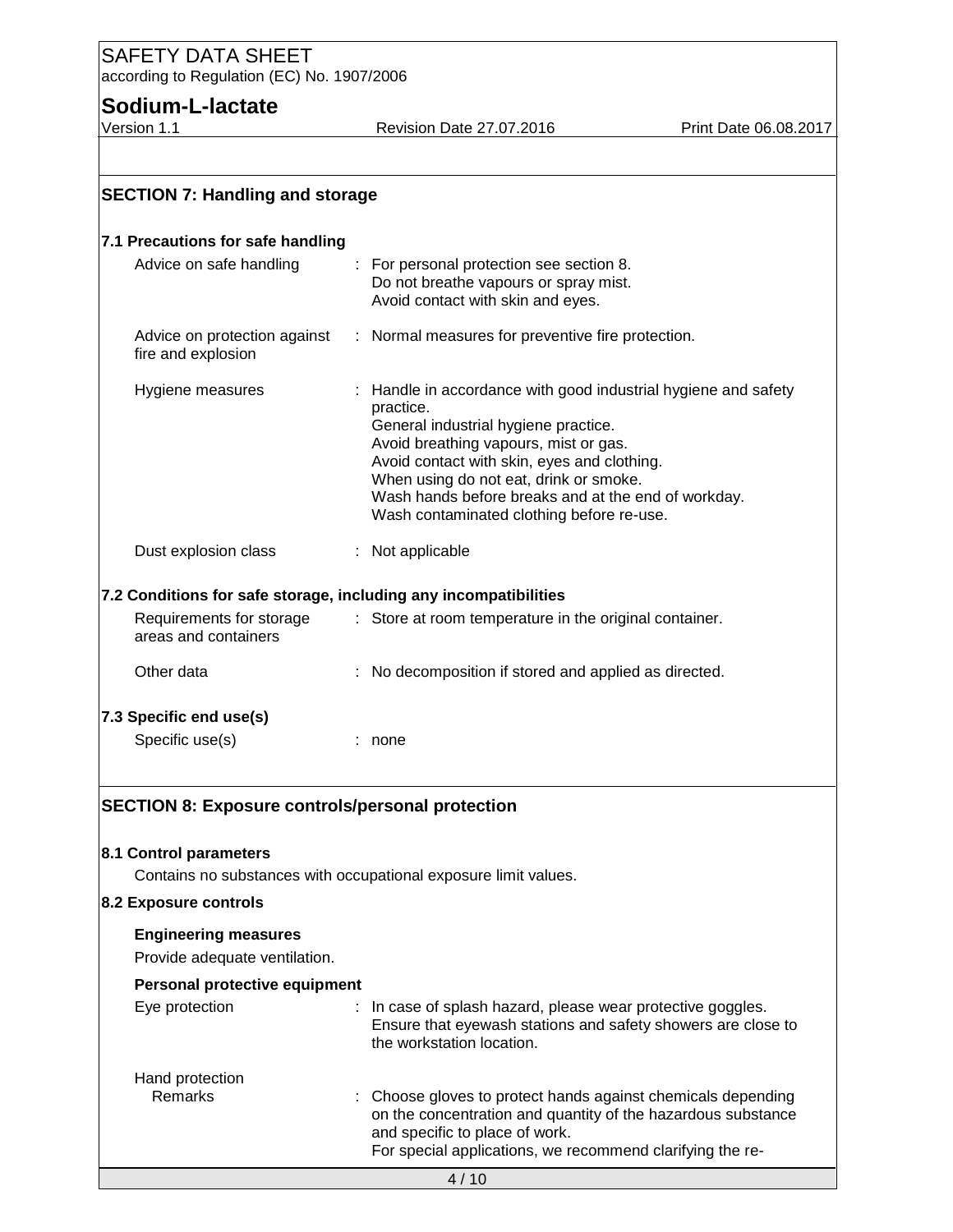| Revision Date 27.07.2016                                                                                              | Print Date 06.08.2017                                         |
|-----------------------------------------------------------------------------------------------------------------------|---------------------------------------------------------------|
| with the glove manufacturer.                                                                                          | sistance to chemicals of the aforementioned protective gloves |
| : Choose body protection according to the amount and concen-<br>tration of the dangerous substance at the work place. |                                                               |
| : Not required; except in case of aerosol formation.<br>Use NIOSH approved respiratory protection.                    |                                                               |
| : Handle in accordance with good industrial hygiene and safety<br>practice.                                           |                                                               |
|                                                                                                                       |                                                               |

#### **SECTION 9: Physical and chemical properties**

#### **9.1 Information on basic physical and chemical properties**

| Appearance                  |    | Aqueous solution                              |
|-----------------------------|----|-----------------------------------------------|
| Colour                      | t. | colourless, light yellow                      |
| Odour                       | t. | slight, characteristic                        |
| pH                          | ÷. | 6,5 - 7,5, 20 % (25 °C) (as aqueous solution) |
| Melting point/range         | ÷. | No data available                             |
| Boiling point/boiling range |    | : 115 °C                                      |
| Flash point                 |    | does not flash                                |
| Evaporation rate            |    | : No data available                           |
| Upper explosion limit       |    | : Not applicable                              |
| Lower explosion limit       | ÷  | Not applicable                                |
| Vapour pressure             |    | No data available                             |
| Vapour density              | ÷. | No data available                             |
| Density                     |    | 1.260 - 1.340 g/cm3 (20 °C)                   |
| Water solubility            |    | completely miscible                           |
| Auto-ignition temperature   | ÷. | Not applicable                                |
| Thermal decomposition       | ÷. | >200 °C                                       |
| Viscosity, dynamic          |    | : 80 - 160 mPa.s (20 °C)                      |
| <b>Explosive properties</b> |    | : Not applicable                              |
| 9.2 Other information       |    |                                               |
| No data available           |    |                                               |
|                             |    |                                               |
|                             |    |                                               |
|                             |    |                                               |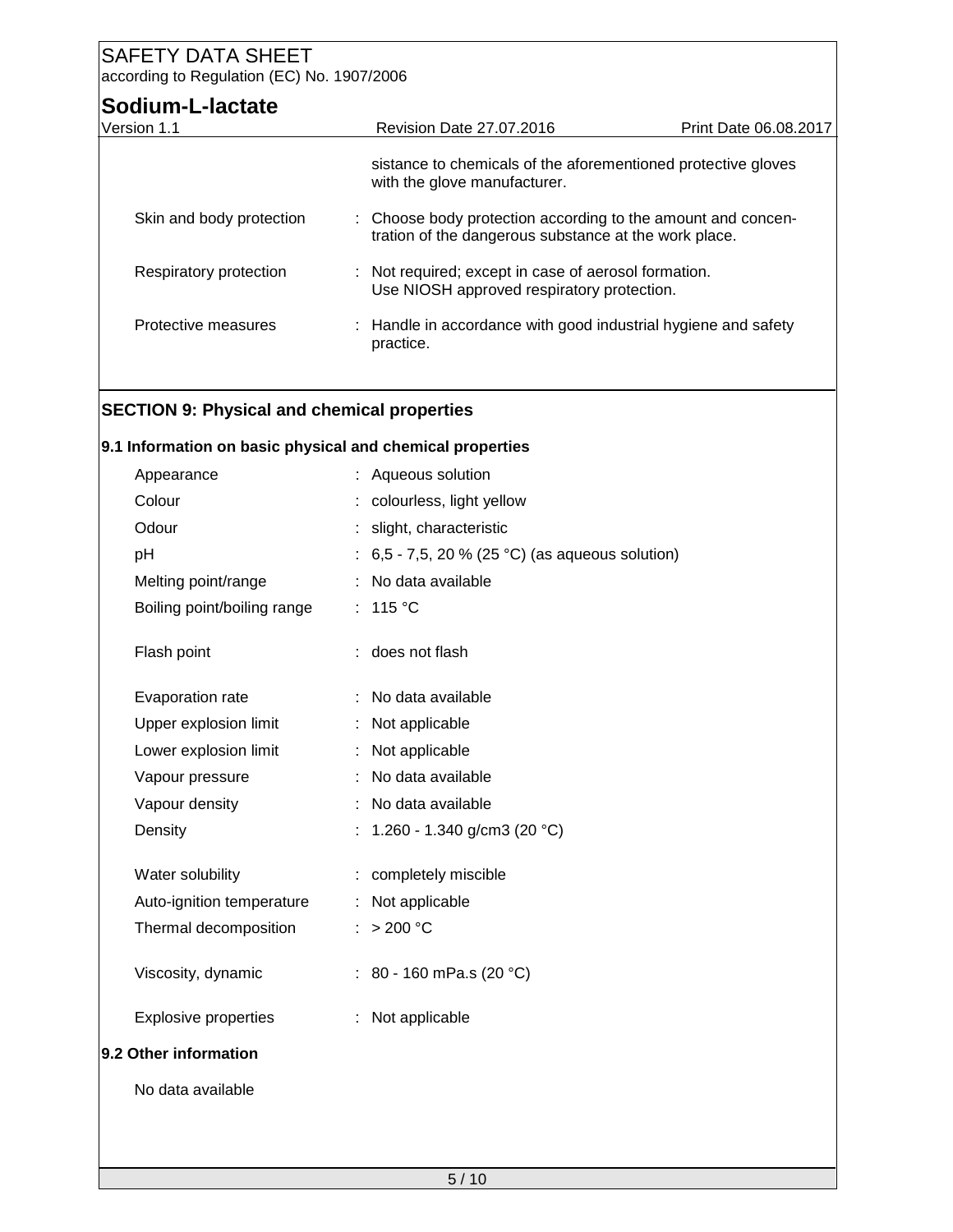**Sodium-L-lactate**<br>Version 1.1

Revision Date 27.07.2016 Print Date 06.08.2017

| <b>SECTION 10: Stability and reactivity</b>                                |                                                                                  |  |  |  |  |  |
|----------------------------------------------------------------------------|----------------------------------------------------------------------------------|--|--|--|--|--|
| 10.1 Reactivity                                                            |                                                                                  |  |  |  |  |  |
|                                                                            | No decomposition if stored and applied as directed.                              |  |  |  |  |  |
| 10.2 Chemical stability                                                    |                                                                                  |  |  |  |  |  |
| Stable under normal conditions.                                            |                                                                                  |  |  |  |  |  |
| 10.3 Possibility of hazardous reactions                                    |                                                                                  |  |  |  |  |  |
| Hazardous reactions                                                        | : Hazardous decomposition products formed under fire condi-<br>tions.            |  |  |  |  |  |
| 10.4 Conditions to avoid                                                   |                                                                                  |  |  |  |  |  |
| Conditions to avoid                                                        | : Temperature $> 200$ °C                                                         |  |  |  |  |  |
| 10.5 Incompatible materials                                                |                                                                                  |  |  |  |  |  |
| Materials to avoid                                                         | No data available<br>Avoid contact with other chemicals.                         |  |  |  |  |  |
| 10.6 Hazardous decomposition products                                      |                                                                                  |  |  |  |  |  |
|                                                                            | Hazardous decomposition : Build-up of dangerous/toxic fumes possible in cases of |  |  |  |  |  |
| products                                                                   | fire/high temperature.                                                           |  |  |  |  |  |
| <b>SECTION 11: Toxicological information</b>                               |                                                                                  |  |  |  |  |  |
| 11.1 Information on toxicological effects                                  |                                                                                  |  |  |  |  |  |
| <b>Acute toxicity</b>                                                      |                                                                                  |  |  |  |  |  |
| <b>Components:</b>                                                         |                                                                                  |  |  |  |  |  |
| Sodium-L-lactate:                                                          |                                                                                  |  |  |  |  |  |
| Acute oral toxicity                                                        | : LD50 Oral Rat: 2.000 mg/kg                                                     |  |  |  |  |  |
| Acute toxicity (other routes of : LD50 Rat: 2.000 mg/kg<br>administration) | Application Route: i.p.                                                          |  |  |  |  |  |
| <b>Skin corrosion/irritation</b>                                           |                                                                                  |  |  |  |  |  |
| No data available                                                          |                                                                                  |  |  |  |  |  |
| Serious eye damage/eye irritation                                          |                                                                                  |  |  |  |  |  |
| Components:                                                                |                                                                                  |  |  |  |  |  |
| Sodium-L-lactate:                                                          |                                                                                  |  |  |  |  |  |
|                                                                            | Contact with eyes may cause irritation.                                          |  |  |  |  |  |
|                                                                            |                                                                                  |  |  |  |  |  |
| <b>Respiratory or skin sensitisation</b>                                   |                                                                                  |  |  |  |  |  |
|                                                                            | 6/10                                                                             |  |  |  |  |  |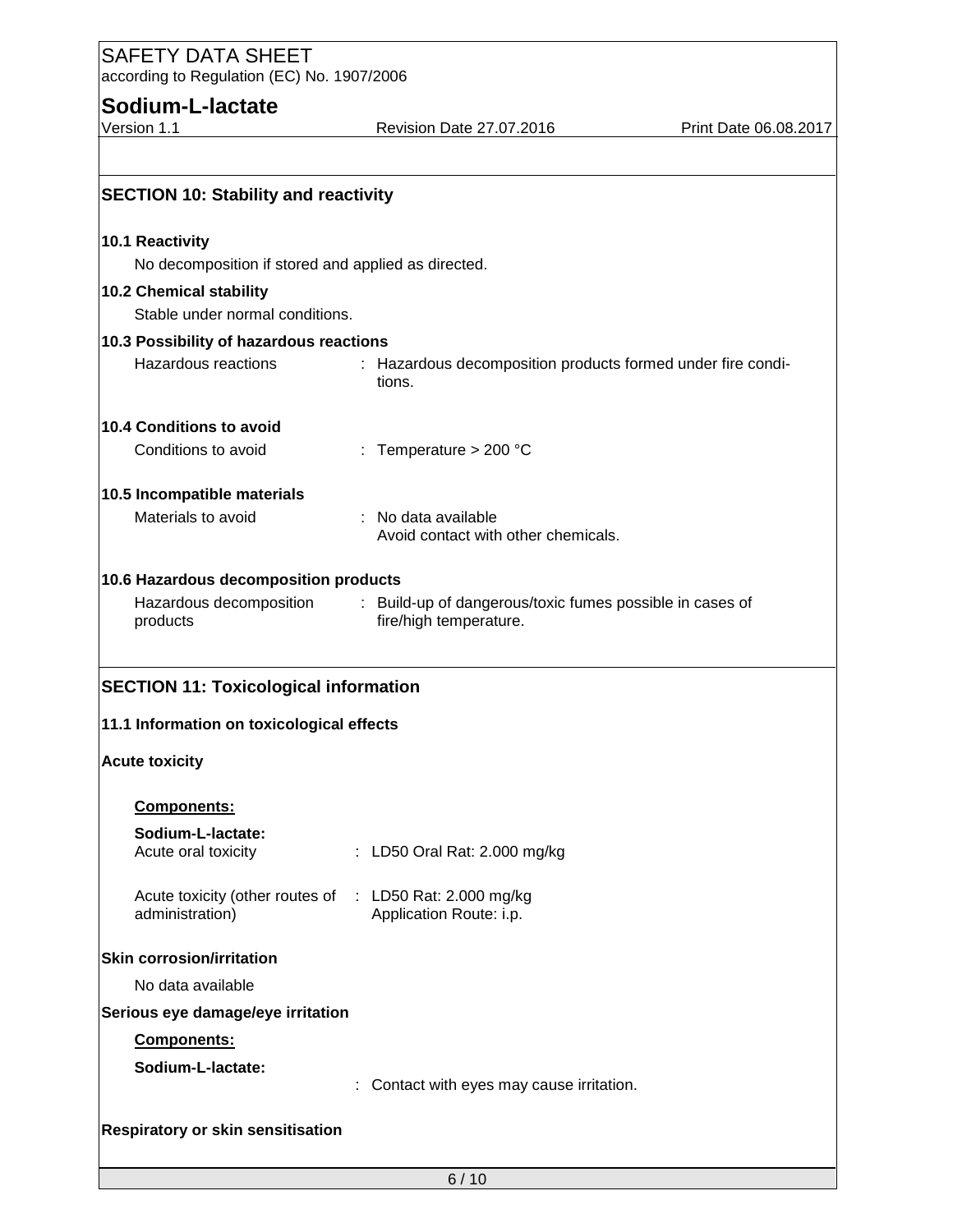| <b>SAFETY DATA SHEET</b>                                                                   |                                    |                                                              |                       |  |  |  |  |  |
|--------------------------------------------------------------------------------------------|------------------------------------|--------------------------------------------------------------|-----------------------|--|--|--|--|--|
| according to Regulation (EC) No. 1907/2006                                                 |                                    |                                                              |                       |  |  |  |  |  |
| Sodium-L-lactate                                                                           |                                    |                                                              |                       |  |  |  |  |  |
| Version 1.1                                                                                | Revision Date 27.07.2016           |                                                              | Print Date 06.08.2017 |  |  |  |  |  |
| Components:                                                                                |                                    |                                                              |                       |  |  |  |  |  |
| Sodium-L-lactate:                                                                          |                                    |                                                              |                       |  |  |  |  |  |
|                                                                                            | : No known sensitising effect.     |                                                              |                       |  |  |  |  |  |
| <b>Germ cell mutagenicity</b>                                                              |                                    |                                                              |                       |  |  |  |  |  |
| Components:                                                                                |                                    |                                                              |                       |  |  |  |  |  |
| Sodium-L-lactate:<br>Germ cell mutagenicity-As- : No data available<br>sessment            |                                    |                                                              |                       |  |  |  |  |  |
| Carcinogenicity                                                                            |                                    |                                                              |                       |  |  |  |  |  |
| Components:                                                                                |                                    |                                                              |                       |  |  |  |  |  |
| Sodium-L-lactate:<br>Carcinogenicity - Assess-<br>ment                                     |                                    | : Contains no ingredient listed as a carcinogen              |                       |  |  |  |  |  |
| <b>Reproductive toxicity</b>                                                               |                                    |                                                              |                       |  |  |  |  |  |
| Components:                                                                                |                                    |                                                              |                       |  |  |  |  |  |
| Sodium-L-lactate:<br>Reproductive toxicity - As- : No toxicity to reproduction<br>sessment |                                    |                                                              |                       |  |  |  |  |  |
| <b>STOT - single exposure</b>                                                              |                                    |                                                              |                       |  |  |  |  |  |
| No data available                                                                          |                                    |                                                              |                       |  |  |  |  |  |
| <b>STOT - repeated exposure</b>                                                            |                                    |                                                              |                       |  |  |  |  |  |
| No data available                                                                          |                                    |                                                              |                       |  |  |  |  |  |
| <b>Aspiration hazard</b>                                                                   |                                    |                                                              |                       |  |  |  |  |  |
| Components:<br>Sodium-L-lactate:<br>No data available                                      |                                    |                                                              |                       |  |  |  |  |  |
| <b>SECTION 12: Ecological information</b>                                                  |                                    |                                                              |                       |  |  |  |  |  |
|                                                                                            |                                    |                                                              |                       |  |  |  |  |  |
| 12.1 Toxicity                                                                              |                                    |                                                              |                       |  |  |  |  |  |
| Components:                                                                                |                                    |                                                              |                       |  |  |  |  |  |
| Sodium-L-lactate:                                                                          |                                    |                                                              |                       |  |  |  |  |  |
| Toxicity to daphnia and other<br>aquatic invertebrates                                     | use.                               | : Ecological injuries are not known or expected under normal |                       |  |  |  |  |  |
| 12.2 Persistence and degradability                                                         |                                    |                                                              |                       |  |  |  |  |  |
| Product:                                                                                   |                                    |                                                              |                       |  |  |  |  |  |
| Biodegradability                                                                           | : Test substance: L(+)-Lactic acid |                                                              |                       |  |  |  |  |  |
|                                                                                            | 7/10                               |                                                              |                       |  |  |  |  |  |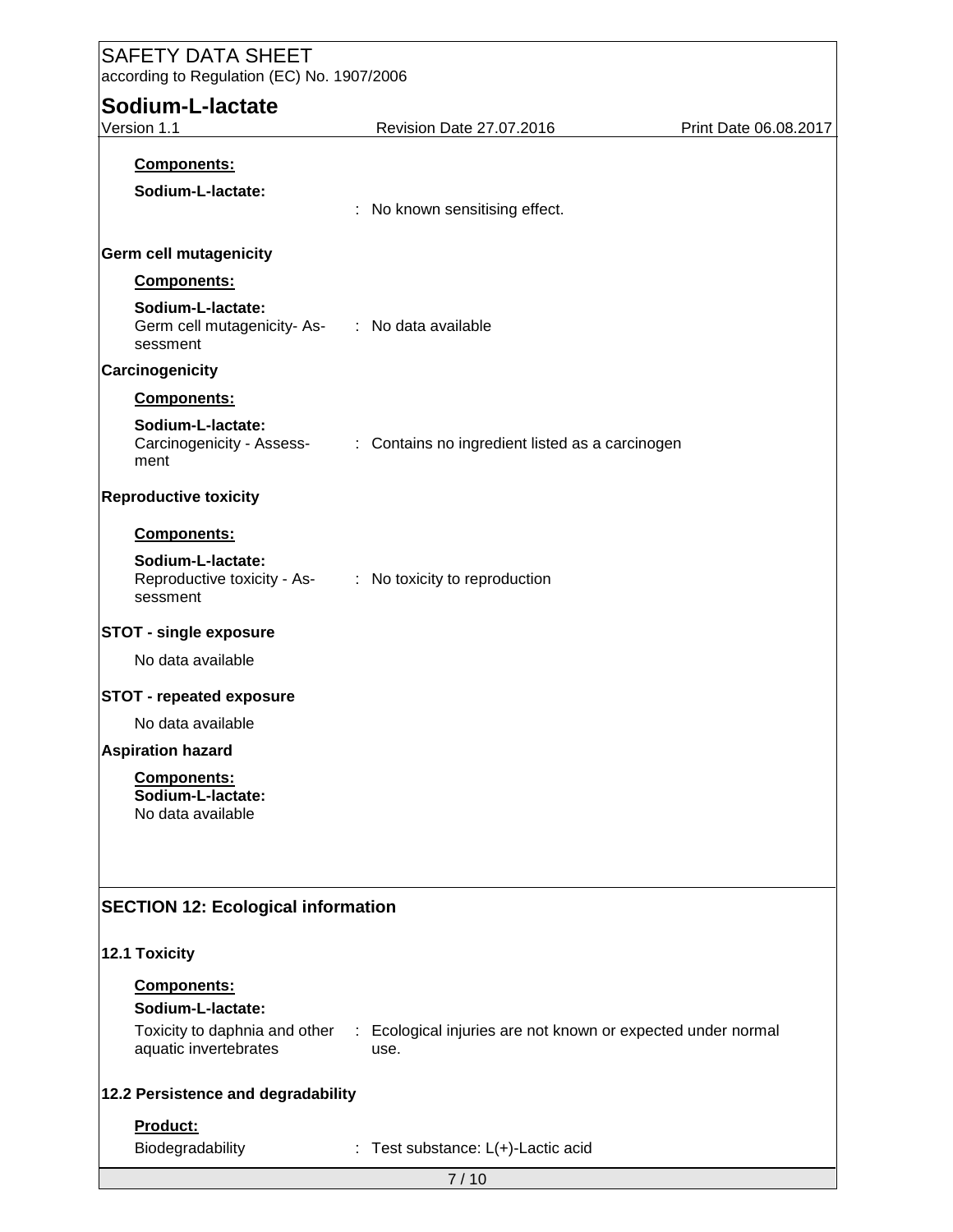| <b>SAFETY DATA SHEET</b><br>according to Regulation (EC) No. 1907/2006 |  |                                                                                                                       |                       |  |  |  |
|------------------------------------------------------------------------|--|-----------------------------------------------------------------------------------------------------------------------|-----------------------|--|--|--|
| Sodium-L-lactate<br>Version 1.1                                        |  | Revision Date 27.07.2016                                                                                              | Print Date 06.08.2017 |  |  |  |
|                                                                        |  | Readily biodegradable.                                                                                                |                       |  |  |  |
| 12.3 Bioaccumulative potential                                         |  |                                                                                                                       |                       |  |  |  |
| Components:<br>Sodium-L-lactate:<br><b>Bioaccumulation</b>             |  | : The product is miscible in water and readily biodegradable in<br>both water and soil. Accumulation is not expected. |                       |  |  |  |
| Partition coefficient: n-<br>octanol/water                             |  | : $log Pow: -1,52 (20 °C)$                                                                                            |                       |  |  |  |
| 12.4 Mobility in soil<br>No data available                             |  |                                                                                                                       |                       |  |  |  |
| 12.5 Results of PBT and vPvB assessment                                |  |                                                                                                                       |                       |  |  |  |
| Components:<br>Sodium-L-lactate:<br>Assessment                         |  | : This substance is not considered to be persistent, bioaccumu-<br>lating and toxic (PBT).                            |                       |  |  |  |
| 12.6 Other adverse effects<br>No data available                        |  |                                                                                                                       |                       |  |  |  |
| <b>SECTION 13: Disposal considerations</b>                             |  |                                                                                                                       |                       |  |  |  |
| 13.1 Waste treatment methods                                           |  |                                                                                                                       |                       |  |  |  |
| Product                                                                |  | : In accordance with local and national regulations.<br>Do not dispose of together with household waste.              |                       |  |  |  |
| Contaminated packaging                                                 |  | Empty containers should be taken to an approved waste han-<br>dling site for recycling or disposal.                   |                       |  |  |  |
| <b>SECTION 14: Transport information</b>                               |  |                                                                                                                       |                       |  |  |  |
| 14.1 UN number                                                         |  |                                                                                                                       |                       |  |  |  |
| <b>ADR</b><br><b>RID</b><br><b>IMDG</b><br><b>IATA</b>                 |  | Not dangerous goods<br>Not dangerous goods<br>Not dangerous goods<br>Not dangerous goods                              |                       |  |  |  |
| 14.2 Proper shipping name                                              |  |                                                                                                                       |                       |  |  |  |
| <b>ADR</b><br><b>RID</b><br><b>IMDG</b><br><b>IATA</b>                 |  | Not dangerous goods<br>Not dangerous goods<br>Not dangerous goods<br>Not dangerous goods                              |                       |  |  |  |
| <b>14.3 Transport hazard class</b>                                     |  |                                                                                                                       |                       |  |  |  |
| <b>ADR</b>                                                             |  | Not dangerous goods                                                                                                   |                       |  |  |  |
|                                                                        |  | 8/10                                                                                                                  |                       |  |  |  |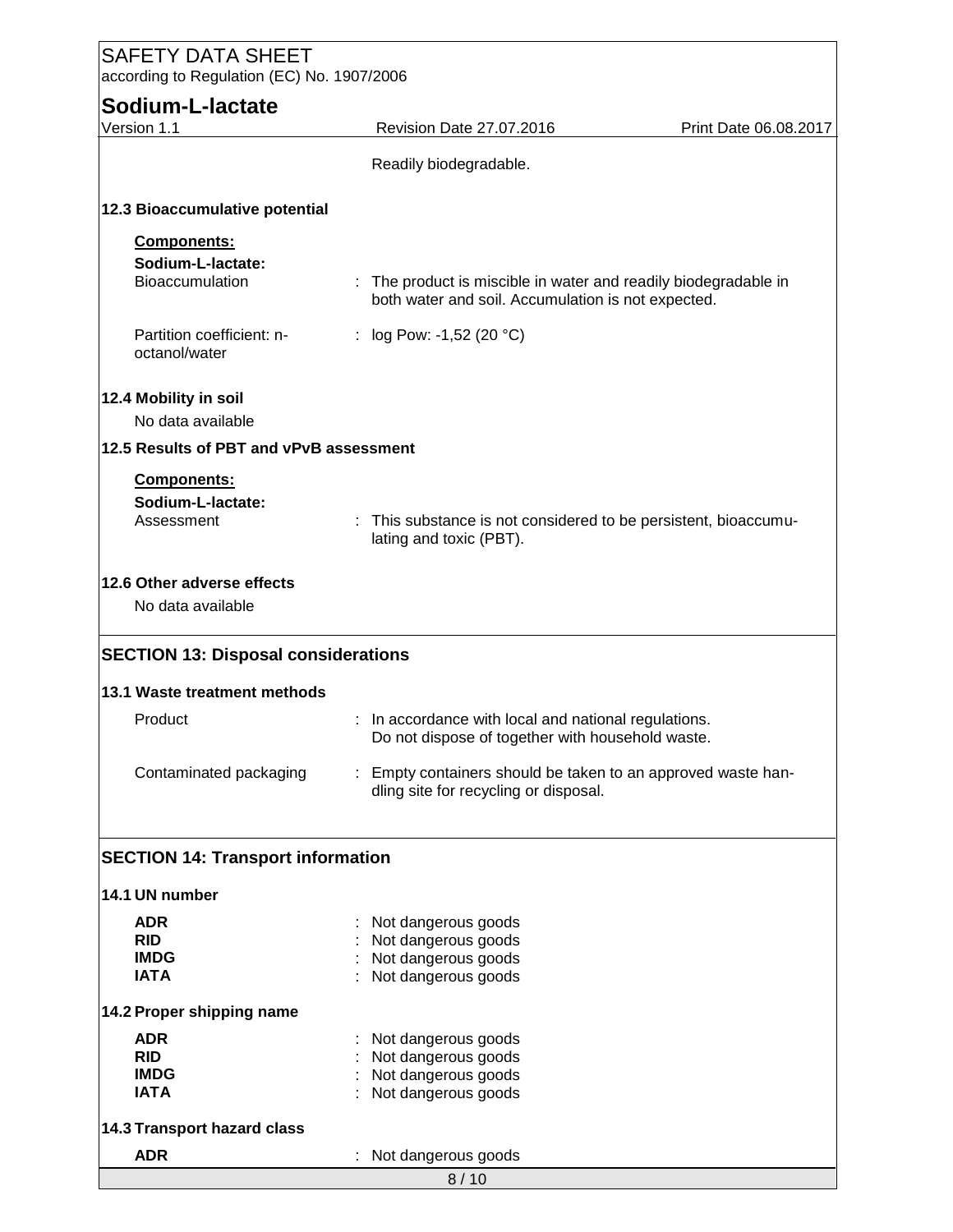### SAFETY DATA SHEET according to Regulation (EC) No. 1907/2006 **Sodium-L-lactate**<br>Version 1.1 Revision Date 27.07.2016 Print Date 06.08.2017 **RID** : Not dangerous goods<br> **IMDG** : Not dangerous goods **IMDG** : Not dangerous goods<br> **IATA** : Not dangerous goods : Not dangerous goods **14.4 Packing group ADR** : Not dangerous goods **RID** : Not dangerous goods **IMDG** : Not dangerous goods **IATA** : Not dangerous goods **14.5 Environmental hazards ADR** : Not dangerous goods **RID** : Not dangerous goods<br> **IMDG** : Not dangerous goods **IMDG** : Not dangerous goods<br> **IATA** : Not dangerous goods : Not dangerous goods **14.6 Special precautions for user** Not applicable **14.7 Transport in bulk according to Annex II of MARPOL 73/78 and the IBC Code** Not applicable for product as supplied. **SECTION 15: Regulatory information 15.1 Safety, health and environmental regulations/legislation specific for the substance or mixture** Seveso III: Directive 2012/18/EU of the European Parliament and of the Council on the control of major-accident hazards involving dangerous substances. Not applicable **The components of this product are reported in the following inventories:** EINECS : On the inventory, or in compliance with the inventory<br>
TSCA : On TSCA Inventory TSCA : On TSCA Inventory<br>AICS : On the inventory, or  $\therefore$  On the inventory, or in compliance with the inventory DSL **EXECUTE:** All components of this product are on the Canadian DSL NZIoC : Con the inventory, or in compliance with the inventory KECI **interest in the inventory** or in compliance with the inventory ENCS : On the inventory, or in compliance with the inventory PICCS : On the inventory, or in compliance with the inventory IECSC : On the inventory, or in compliance with the inventory REACH : Notification number: 01-2119971048-33-000 **15.2 Chemical safety assessment** A Chemical Safety Assessment has been carried out for this substance. **SECTION 16: Other information**